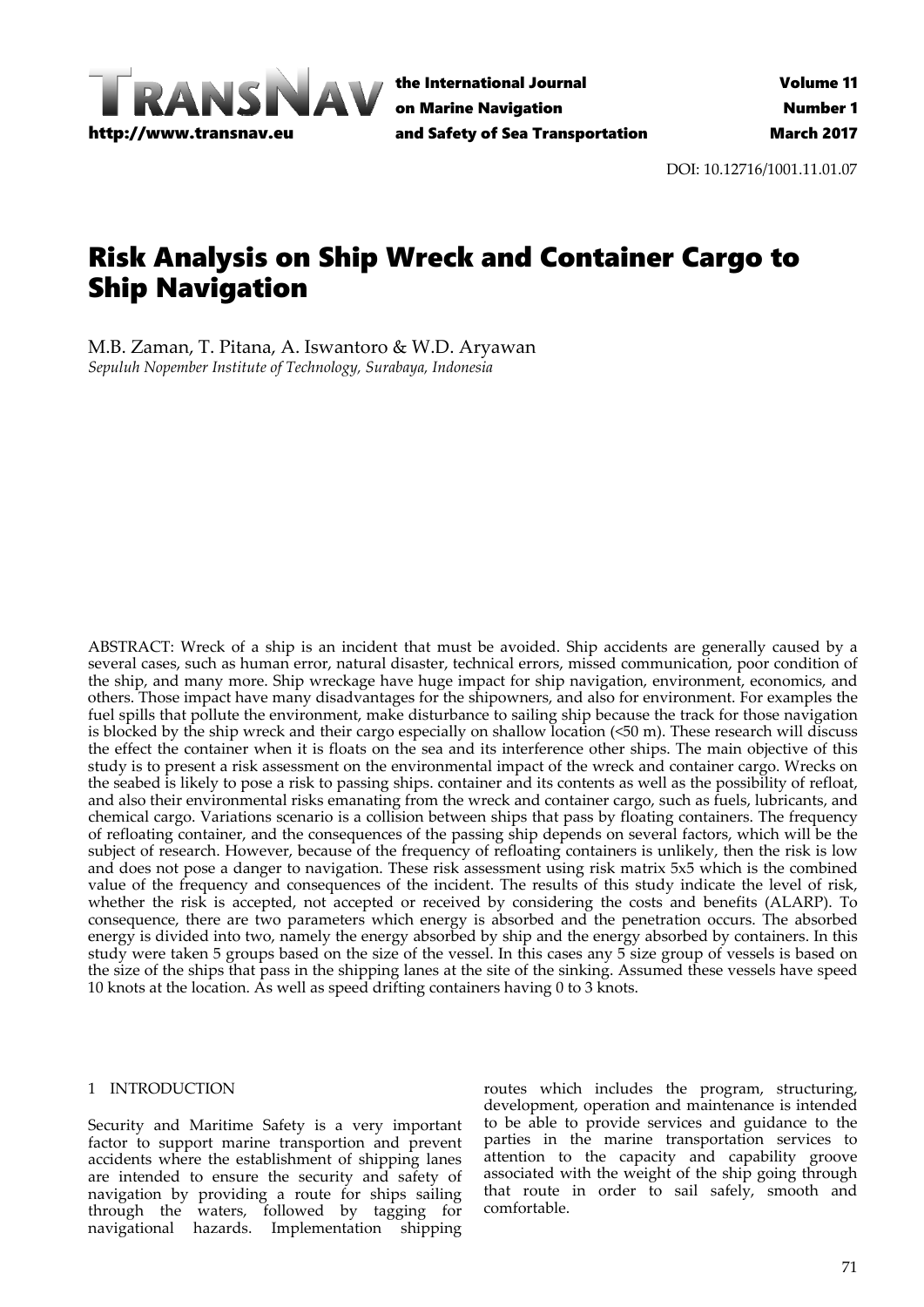According to H. Landquist research in 2013, shipwrecks deteriorate and the probability of a release of oil increases with time on the sea floor. The potential leakage is a risk to the marine environment and may also have social and economic consequences. The purpose of this study was to evaluate existing methods for risk assessment of shipwrecks and suggest a generic risk assessment framework. A risk assessment is necessary for providing decision support on remediation actions and thus enabling an efficient use of available resources. Existing risk assessment methods aimed for assessing shipwrecks were evaluated by comparison to relevant parts of an international standard on risk management. The comparison showed that existing methods lack several key components of risk assessment procedures. None of the evaluated methods provide a comprehensive risk assessment for potentially polluting shipwrecks and few take into account uncertainty and sensitivity. Furthermore, there is a need to develop risk assessment methods considering long‐term effects of continuous release of oil into the marine environment. Finally, a generic comprehensive framework for risk assessment of shipwrecks is suggested.<sup>(11)</sup>

Potentially polluting shipwrecks containing oil or other hazardous substances may pose a threat to the marine environment. This is a global problem and many shipwrecks stem from the Second World War and have been deteriorating on the sea floor since then. Only in Swedish waters there are more than 2,700 wrecks that warrant further investigation and 31 of these are given a very high priority due to the environmental threat they pose. These wrecks are together estimated to contain between 1,000 and 15,000 tonnes of bunker oil. Every shipwreck poses a unique threat depending on, for example, the type of vessel, cause of sinking and environmental preconditions. Currently, there is no comprehensive method for assessing the environmental risk posed by shipwrecks and providing necessary support to decision‐makers. The generic framework for risk management of shipwrecks clearly shows the important steps that need to be performed and how they are linked. It also emphasizes the need of proper assessments to facilitate an efficient resource allocation for these types of environmental threats. The tool for probabilistic risk assessment of shipwrecks enables uncertainty analysis and is a first step towards a holistic risk assessment method for shipwrecks. (12)

Wreck of a ship is an incident that must be avoided. Ship accidents are generally caused by a several cases, such as human error, natural disaster, technical errors, missed communication, poor condition of the ship, and many more. Ship wreckage have huge impact for ship navigation, environment, economics, and others. Those impact have many disadvantages for the shipowners, and also for environment. For examples the fuel spills that pollute the environment, make disturbance to sailing ship because the track for those navigation is blocked by the ship wreck and their cargo especially on shallow location ( $50$  m).  $(7)$ 

# 2 ANALYSIS OF SHIP WRECK

#### 2.1 *Risk Acceptance Criteria*

Risk acceptance criteria in the study are using Semi Quantitative Analysis with Risk Acceptance Criteria. This study combines the probability and consequences of an event based on the Risk Acceptance Criteria. This protocol uses the Risk Matrix  $5 \times 5$  to determine the level of risk as shown in Figure 1Figure. Risk categories occurred are shown in Table 1. The criteria probability of occurrence and the consequences on the ship are shown in Table 2 and Table  $\bar{3}$ , respectively.  $(9)$ 

|             |                    | LEVEL 1        | LEVEL 2 LEVEL 3 |    | LEVEL 4        | LEVEL 5 |
|-------------|--------------------|----------------|-----------------|----|----------------|---------|
|             |                    |                |                 |    |                |         |
|             | LEVEL 5            | 5              | 10              | 15 | 20             | 25      |
|             | LEVEL 4            | $\overline{4}$ | 8               | 12 | 16             | 20      |
| PROBABILITY | LEVEL <sub>3</sub> | 3              | $\overline{6}$  | 9  | 12             | 15      |
|             | LEVEL 2            | $\overline{2}$ | $\overline{4}$  | 6  | 8              | 10      |
|             | LEVEL 1            | $\mathbf{1}$   | $\overline{2}$  | 3  | $\overline{4}$ | 5       |

Figure 1. Risk Matrix

The risk value of 1-4 can be considered low and acceptable, without further control measures or actions. Risk value of 5‐9 can be considered ALARP (as low as reasonably possible) if appropriate control measures or mitigation is implemented.

Table 1. Description of the Risk Matrix

| Value     | Classification | Description                                            |
|-----------|----------------|--------------------------------------------------------|
| $1-2$     | Slight         | No action required                                     |
| $3-4$     | Minor          | No additional control measures                         |
|           |                | are required. Monitoring for                           |
|           |                | changes                                                |
| $5-9$     | Moderate       | Actions can be performed under                         |
|           |                | the supervision of a responsible                       |
|           |                | person.                                                |
|           |                | Mitigation is required in order to<br>qualify as ALARP |
| 10-14     | High           | Actions can be performed after the                     |
|           |                | risk assessment. Mitigation is                         |
|           |                | required in order to qualify as                        |
|           |                | ALARP                                                  |
| $15 - 25$ | Intolerable    | Further mitigation and risk                            |
|           |                | assessment are required                                |

Table 2. The criteria probability of occurrence

| Level | Description |
|-------|-------------|
| 1     | Unlikely    |
| 2     | Rare        |
| 3     | Moderate    |
| 4     | Likely      |
| 5     | Most likely |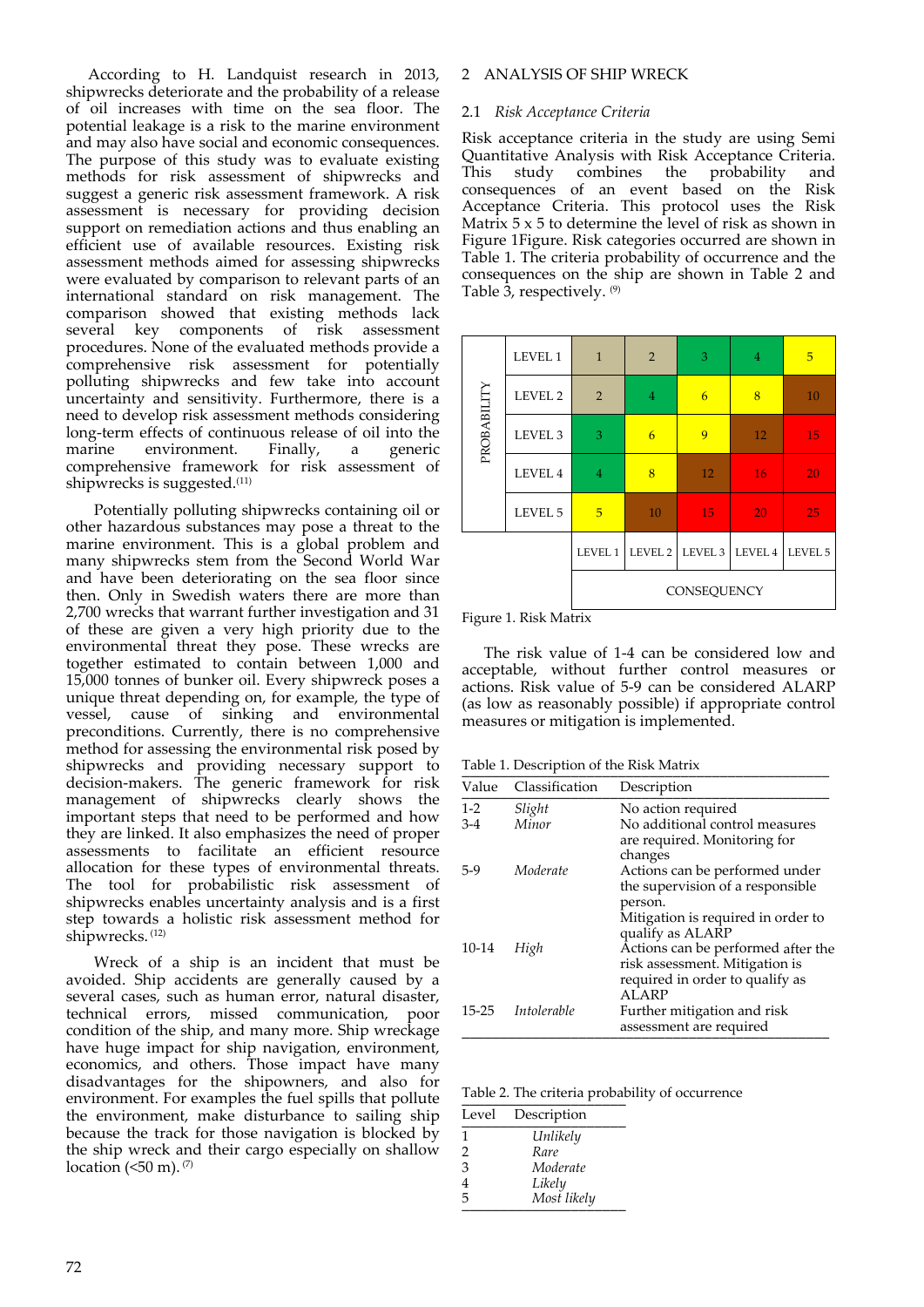#### Table 3. The consequences on the ship

|   | LevelDescription                                                 |
|---|------------------------------------------------------------------|
|   | No damage to the ship and structures                             |
|   | Minor damage to the ship and structures                          |
|   | Damage on the ship and structures, ship repair<br>required       |
|   | Mayor damage on the ship and structures, ship<br>repair required |
| h | The damage is very serious, the ship mostly<br>damaged           |

# 2.2 *Frequency Analysis*

#### 2.2.1 *Frequency Analysis of Passing Ship Colliding with the Wreck*

The vessel was sunk on the sea bed in approximately 70‐80 metres depth of water (sea in Indonesia) while ships passing to the area approximately having draught 6.4 metres (biggest ship passing the location). The possibility of passing ships colliding with the wreck is impossible. Therefore, it is not necessary to conduct a risk analysis.

#### 2.2.2 *Frequency Analysis of Collision between Ship with Container*

A passing ship will only collide with a container from the ship only if the container refloats from its location on the seabed, or on the wreck. The collisions ilustration is shown in Figure 2.

The likelihood that a container would float free and up from the wreck of the sunken vessel, is unlikely (Level 1).

All containers within the wreck and within the location of the wreck site would now be fully waterlogged (ie filled with water), in the process of sinking within the seafloor and possibly in the process of breaking up in the process. Therefore we can firmly state, that the sunken containers from the ship, would not float free and thus would not become a hazard for shipping, therefore the frequency analysis of a collision between ship and container below, is generally only for information and guidance on consequence should a collision had happened at the time of sinking of the ship with the floating containers and a passing ship.



Figure 2. Assumption of a collision between ships with containers

Based on the observations and some ship accident, there are some parts of the ship containing trapped air (bubbles). The only likely way air can now be trapped in a container is if there is perishable cargo within the container that decomposes, causing carbon dioxide and other gases to accumulate within the container. The accumulation of these gases, which are less dense than seawater, may cause buoyancy if the air is trapped within the container. It is very unlikely that there is any perishable cargo remaining within the containers to be further decomposed.

Although unlikely, even if air did get released into a container, it will be released through air vents; it will not be trapped to the extent that it causes a container to refloat. Containers are weathertight, not watertight, and therefore seawater has already entered the containers and flooded them and it is very unlikely that sufficient air can get trapped within a container to cause it to float.

Furthermore, given that the container bindings are nickel plated and much stronger than the containers themselves, it is highly unlikely that corrosion of the bindings will be an issue before the containers themselves corrode. Therefore there is very little chance of the container itself corroding and breaking free of its binders and re‐floating. In any event, the weight of the water above the container makes it very unlikely for it float even if it corroded away from its bindings. As the container corrodes, the walls and sides would collapse before the container bindings would effectively corrode. As it collapses, there is no way it would float to the surface, as the container would just break apart and sink into the sea floor, if it had not already done so.

The negligible risk is demonstrated by the fact that except for containers that remained afloat immediately after sinking (and have now been recovered), there has been no container that has re‐ floated since sinking more than 10 months ago.

Based on the regulation of ABS (American Bureau of Shipping) and GL (Germanischer Lloyd), a container must be certified before used to meet the safety standards. Therefore, to obtain the certificate, containers should perform a series of tests in order to match with the classification standard. There are many tests, but there are no watertight test. However, there is a weathertight test. Therefore, there are no watertight containers so that when the container is submerged in the water, the water will get into the container. Therefore the container can not float due to be filled with sea water.<sup>(1)(4)</sup>

In containers the corner post and locking bar, which are of stronger material than the container walls and sides and thus would take a much longer time to corrode. Aluminum corrosion rate is 0.034 mm/year and steel corrosion rate is  $0.1 \sim 0.17$ mm/year.

So, the frequency of container floats is unlikely (Level 1) and almost certainly the case in this incident. Therefore, based on the acceptance criteria of the frequency of container float is currently on Level 1 which is Unlikely.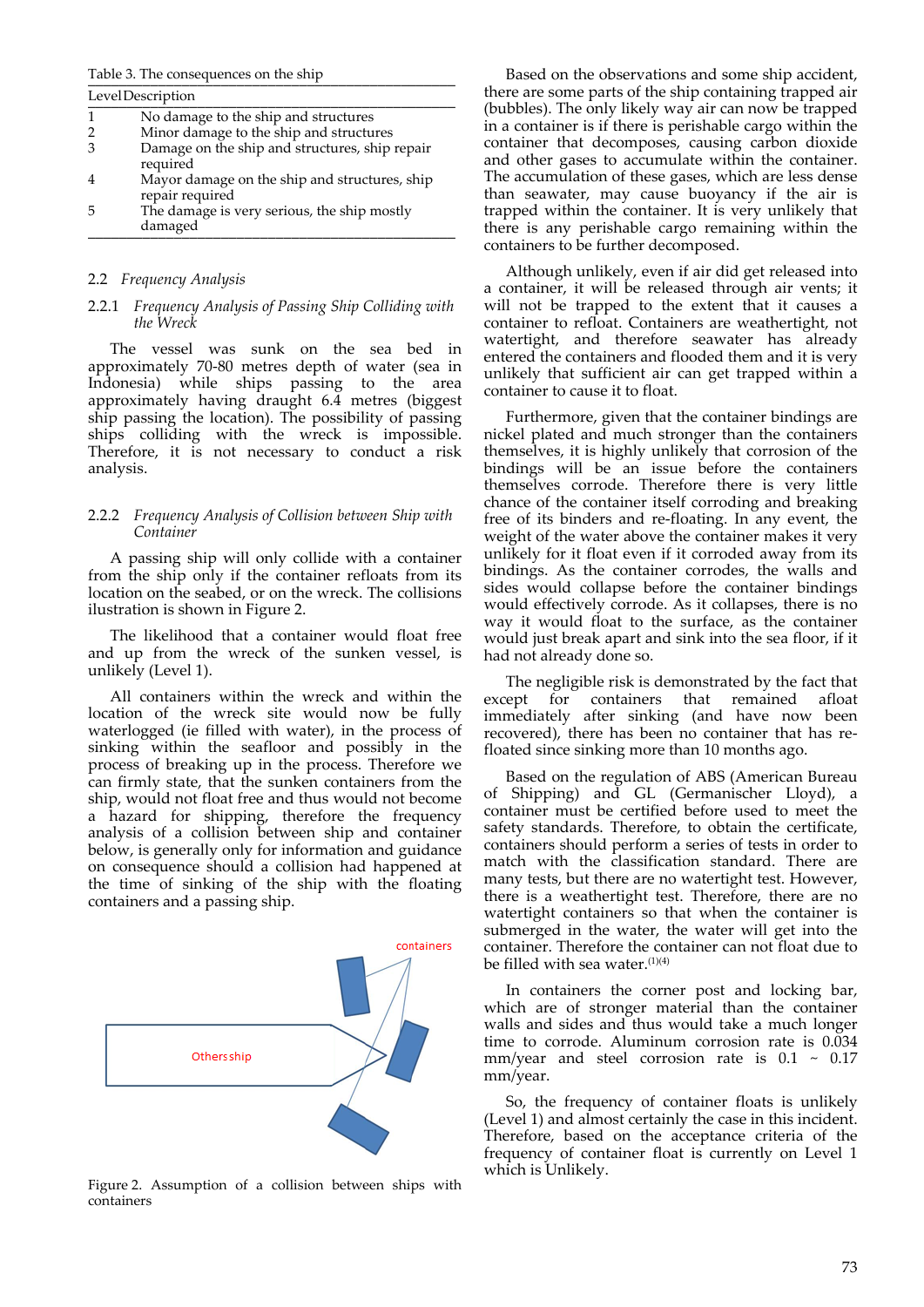# 2.3 *Consequency Analysis*

#### 2.3.1 *Consequency Analysis of Collision*

The categories of accident i.e. a collision between a passing ship with the wrecks or cargo containers. This could cause a passing ship be damaged or leakage of the hull.

#### 2.3.2 *Impact Energy*

Impact energy that occurs when the collision between ships that pass with containers are as follows. The collision marked by several parameters. The following are the main parameters that influence the level of damage.(5)

- Structural characteristics of ship that bumped.<br>- Structural characteristics of container
- Structural characteristics of container.
- Mass of ship that bumped.
- $-$  Mass of container that was hit.<br> $-$  The speed of the ship that bum
- The speed of the ship that bumped.
- Speed of containers that was hit.
- The distance between the wreck and the container.
- Location of collision on the ship.

The illustration when the collision occur as shown in Figure 3.



Figure 3. The illustration when the collision occur

From the collision scenario above then we obtained an equation as followst:

$$
\Delta E k = \frac{M1(M2 + \Delta M)}{2M2 + M1 + \Delta M} (V1\sin\alpha^2)
$$
 (1)

where:

*ΔEk* = absorb energy

*M1* = mass of ship that bumped.

- *M2* = mass of container or wrecks that was hit.
- *V1* = The speed of the ship that bumped.

*ΔM* = additional mass coefficient of container or wrecks that was hit.

Based on equation (1), the absorbed energy by ship and the absorbed energy by container are given in Table 6 up to Table 9.

Table 6. The absorbed energy by ship (container speed is 0.5 knots) \_\_\_\_\_\_\_\_\_\_\_\_\_\_\_\_\_\_\_\_\_\_\_\_\_\_\_\_\_\_\_\_\_\_\_\_\_\_\_\_\_\_\_\_\_\_\_

| Container       | Absorbed Energy (ton.knot <sup>2</sup> ) |        |        |        |  |  |  |  |
|-----------------|------------------------------------------|--------|--------|--------|--|--|--|--|
|                 | Ship A                                   | Ship B | Ship C | Ship D |  |  |  |  |
| C <sub>20</sub> | 4.992                                    | 4.827  | 4.985  | 4.994  |  |  |  |  |
| C40             | 3.496                                    | 3.415  | 3.493  | 3.497  |  |  |  |  |
| CR20            | 2.248                                    | 2.215  | 2.247  | 2.249  |  |  |  |  |
| CR40            | 3.122                                    | 3.057  | 3.119  | 3.123  |  |  |  |  |

Table 7. The absorbed energy by ship (container speed is 1 knot) \_\_\_\_\_\_\_\_\_\_\_\_\_\_\_\_\_\_\_\_\_\_\_\_\_\_\_\_\_\_\_\_\_\_\_\_\_\_\_\_\_\_\_\_\_\_\_

| Container       | Absorbed Energy (ton.knot <sup>2</sup> ) |        |        |        |  |  |  |  |
|-----------------|------------------------------------------|--------|--------|--------|--|--|--|--|
|                 | Ship A                                   | Ship B | Ship C | Ship D |  |  |  |  |
| C <sub>20</sub> | 19.968                                   | 19.308 | 19.942 | 19.976 |  |  |  |  |
| C40             | 13.984                                   | 13.660 | 13.971 | 13.988 |  |  |  |  |
| CR20            | 8.994                                    | 8.861  | 8.989  | 8.995  |  |  |  |  |
| CR40            | 12.488                                   | 12.230 | 12.478 | 12.491 |  |  |  |  |

Table 8. The absorbed energy by ship (container speed is 1.5 knots) \_\_\_\_\_\_\_\_\_\_\_\_\_\_\_\_\_\_\_\_\_\_\_\_\_\_\_\_\_\_\_\_\_\_\_\_\_\_\_\_\_\_\_\_\_\_\_

| Container | Absorbed Energy (ton.knot <sup>2</sup> ) |        |        |        |  |  |
|-----------|------------------------------------------|--------|--------|--------|--|--|
|           | Ship A                                   | Ship B | Ship C | Ship D |  |  |
| C20       | 44.928                                   | 43.442 | 44.869 | 44.946 |  |  |
| C40       | 31.464                                   | 30.735 | 31.436 | 31.473 |  |  |
| CR20      | 20.236                                   | 19.937 | 20.224 | 20.239 |  |  |
| CR40      | 28.097                                   | 27.516 | 28.075 | 28.104 |  |  |

Table 9. The absorbed energy by container (ship speed 10 knots) \_\_\_\_\_\_\_\_\_\_\_\_\_\_\_\_\_\_\_\_\_\_\_\_\_\_\_\_\_\_\_\_\_\_\_\_\_\_\_\_\_\_\_\_\_\_\_

| Container | Absorbed Energy (ton.knot <sup>2</sup> ) |          |          |          |  |  |  |
|-----------|------------------------------------------|----------|----------|----------|--|--|--|
|           | Ship A                                   | Ship B   | Ship C   | Ship D   |  |  |  |
| Ship A    | 4058.353                                 | 2871.671 | 1879.380 | 2574.377 |  |  |  |
| Ship B    | 3557.403                                 | 2612.493 | 1765.652 | 2364.456 |  |  |  |
| Ship C    | 4036.363                                 | 2860.691 | 1874.708 | 2565.565 |  |  |  |
| Ship D    | 4064.997                                 | 2874.981 | 1880.786 | 2577.033 |  |  |  |
| Note:     |                                          |          |          |          |  |  |  |

Assumed the angle formed by the ship and the container is  $90^\circ$ 

Assumed additional mass coefficient (Ch  $/$   $\Delta$ M) is 0.85 when sway.

| Table 4. Ship Group |        |       |               |      |                |                   |                    |           |
|---------------------|--------|-------|---------------|------|----------------|-------------------|--------------------|-----------|
| Ship group          | L(m)   | B(m)  | $H(m)$ $D(m)$ |      | C <sub>b</sub> | Displacement (m3) | Displacement (ton) | Vs (knot) |
| А                   | 126.50 | 19.80 | 8.40          | 6.40 | 0.75           | 12022.56          | 12323.12           | 10.00     |
| B                   | 44.30  | 9.00  | 3.60          | 2.30 | 0.58           | 531.87            | 545.16             | 10.00     |
| C                   | 98.00  | 16.50 | 7.80          | 5.40 | 0.75           | 6548.85           | 6712.57            | 10.00     |
| D                   | 134.00 | 26.40 | 11.00         | 5.40 | 0.84           | 16046.55          | 16447.72           | 10.00     |

A : Medium ship size; B : Smallest size of the ship that pass in the shipping lanes at the site of sinking ; C : Size of the ship between 44m-134m that pass in the shipping lanes at the site of sinking; D: Largest size of the ship that pass in the shipping lanes at the site of sinking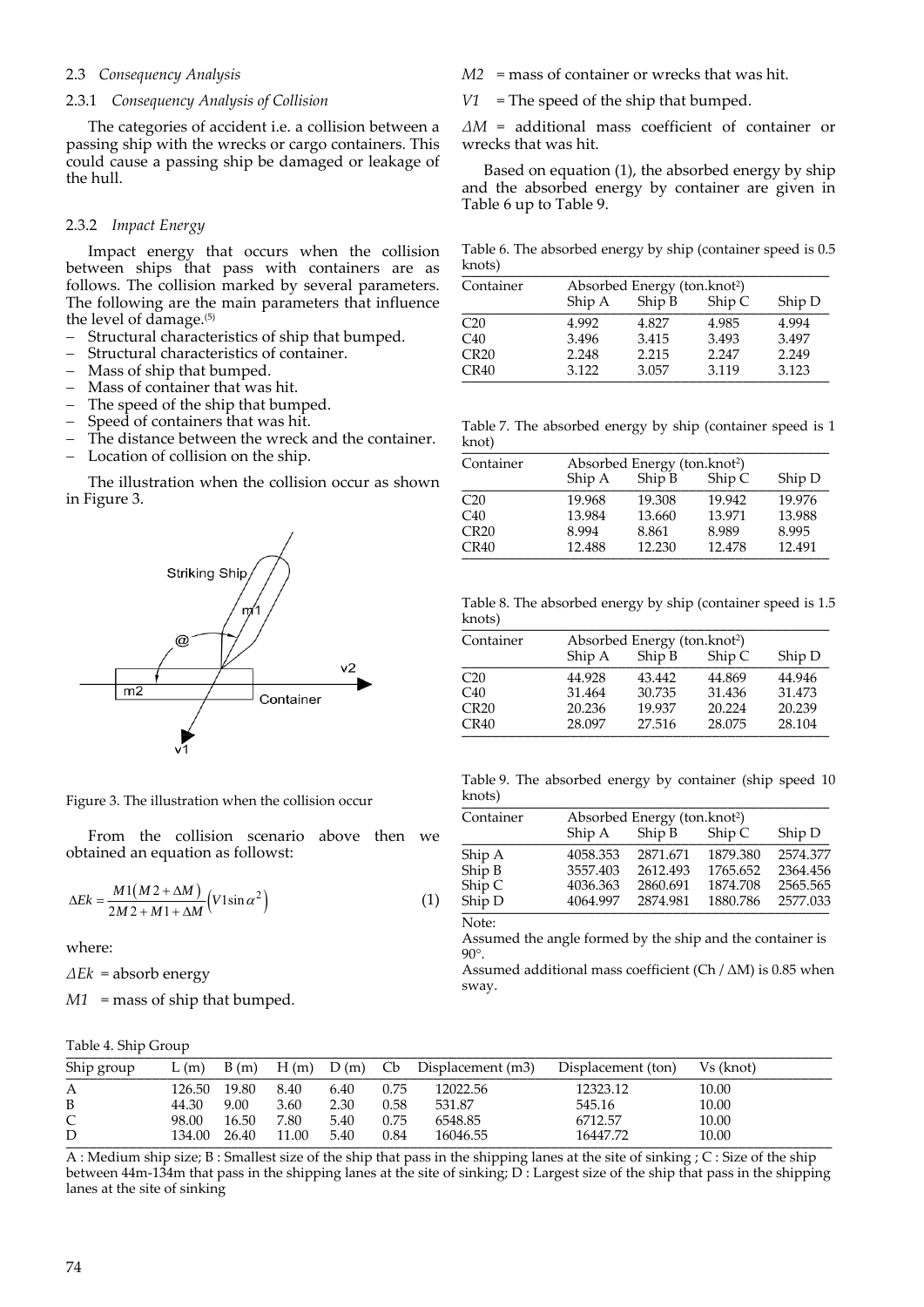|  | Table 5. Container Group |  |
|--|--------------------------|--|
|--|--------------------------|--|

| Table 5. Container Group |       |      |      |              |          |                |          |  |
|--------------------------|-------|------|------|--------------|----------|----------------|----------|--|
| Container Group          | L(m)  | B(m) | H(m) | Weight (ton) |          | Drifting Speed |          |  |
|                          |       |      |      |              | 0.5 knot | 1 knot         | 1.5 knot |  |
| C <sub>20</sub>          | 6.10  | 2.44 | 2.59 | 40.00        | 0.50     | 1.00           | 1.50     |  |
| C40                      | 12.20 | 2.44 | 2.59 | 28.00        | 0.50     | 1.00           | 1.50     |  |
| CR20                     | 6.10  | 2.44 | 2.59 | 18.00        | 0.50     | 1.00           | 1.50     |  |
| CR40                     | 12.20 | 2.44 | 2.59 | 25.00        | 0.50     | $1.00\,$       | 1.50     |  |

C20 : Container 20‐feet (lightweight 2930 kg) C40 : Container 40‐feet (lightweight 3764 kg)<br>CR20 : Reefer container 20‐feet (lightweight 3400 kg) CR40 : Reefer container 40‐feet (lightweight 49 CR20 : *Reefer container* 20‐feet (lightweight 3400 kg) CR40 : *Reefer container* 40‐feet (lightweight 4900 kg)

# 2.3.3 *Depth of Penetration*

The absorbed energy of an object due to the collision can result in deformation or penetration. The following is a deformation or penetration that occurs based on the number of energy absorbed in the calculation of the energy absorbed in the previous discussion. The penetration on the ship and container can be seen in Table 10 up to Table 13. Besides using equation (2) and (3), also can be used Figure 4.

$$
0 \le \Delta Ek \le 218
$$
 ton.knot<sup>2</sup>:

$$
Rt = \Delta E k / 145 \tag{2}
$$

# 2  $218 \le \Delta E$ k  $\le 744$  ton.knot<sup>2</sup>:



Figure 4. Minorsky Curve

# $3$   $\Delta$ Ek  $\geq$  744 ton.knot<sup>2</sup>:

$$
Rt = (\Delta Ek - 121.9) / 0.4145
$$
 (3)

Table 10. Penetration on the ship (container speed 0.5 knots)

| Container       | Depth of Penetration (ft <sup>2</sup> .in) |        |        |        |  |  |  |  |
|-----------------|--------------------------------------------|--------|--------|--------|--|--|--|--|
|                 | Ship A                                     | Ship B | Ship C | Ship D |  |  |  |  |
| C <sub>20</sub> | 0.0344                                     | 0.0333 | 0.0344 | 0.0344 |  |  |  |  |
| C40             | 0.0241                                     | 0.0236 | 0.0241 | 0.0241 |  |  |  |  |
| CR20            | 0.0155                                     | 0.0153 | 0.0155 | 0.0155 |  |  |  |  |
| CR40            | 0.0215                                     | 0.0211 | 0.0215 | 0.0215 |  |  |  |  |

Table 11. Penetration on the ship (container speed 1 knot)

| Container       | Depth of Penetration (ft <sup>2</sup> .in) |        |        |        |  |
|-----------------|--------------------------------------------|--------|--------|--------|--|
|                 | Ship A                                     | Ship B | Ship C | Ship D |  |
| C <sub>20</sub> | 0.138                                      | 0.133  | 0.138  | 0.138  |  |
| C40             | 0.096                                      | 0.094  | 0.096  | 0.096  |  |
| CR20            | 0.062                                      | 0.061  | 0.062  | 0.062  |  |
| CR40            | 0.086                                      | 0.084  | 0.086  | 0.086  |  |

Table 12. Penetration on the ship (container speed 1.5 knots)

| Container       | Depth of Penetration (ft <sup>2</sup> .in) |        |        |        |  |
|-----------------|--------------------------------------------|--------|--------|--------|--|
|                 | Ship A                                     | Ship B | Ship C | Ship D |  |
| C <sub>20</sub> | 0.310                                      | 0.300  | 0.309  | 0.310  |  |
| C <sub>40</sub> | 0.217                                      | 0.212  | 0.217  | 0.217  |  |
| CR20            | 0.140                                      | 0.137  | 0.139  | 0.140  |  |
| CR40            | 0.194                                      | 0.190  | 0.194  | 0.194  |  |

Table 13. Penetration on the container (ship speed 10 knots)

| Container | Depth of Penetration (ft <sup>2</sup> .in) |          |          |          |  |
|-----------|--------------------------------------------|----------|----------|----------|--|
|           | Ship A                                     | Ship B   | Ship C   | Ship D   |  |
| Ship A    | 9496.871                                   | 6633.946 | 4240.000 | 5916.712 |  |
| Ship B    | 8288.307                                   | 6008.668 | 3965.625 | 5410.267 |  |
| Ship C    | 9443.819                                   | 6607.457 | 4228.730 | 5895.452 |  |
| Ship D    | 9512.901                                   | 6641.933 | 4243.393 | 5923.119 |  |

#### 2.3.4 *Risk Matrix and Acceptance Criteria*

Risk acceptance criteria in the study are using Semi Quantitative Analysis with Risk Acceptance Criteria. This study combines the probability and consequences of an event based on the Risk Acceptance Criteria. This protocol uses the Risk Matrix  $5 \times 5$  to determine the level of risk. For each case (ship hit into container and container hit into the ship because drifting) at the ship A until ship D are shown in Figure 5 up to Figure 32.



Figure 5. Container hit into midship of ship A‐B‐C‐D (*drifting* 0.5 knots)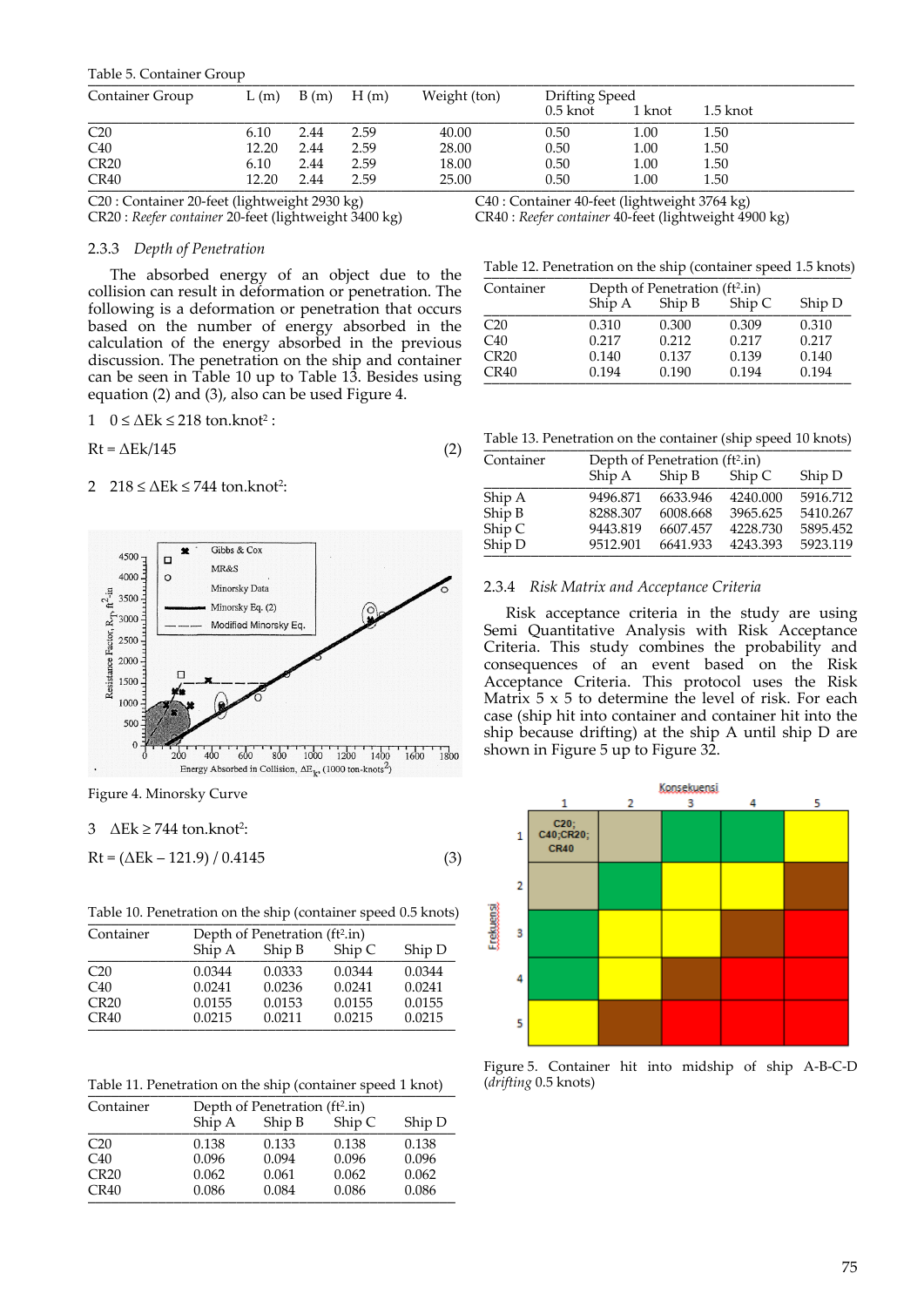

Figure 6. Container hit into midship of ship A‐B‐C‐D (*drifting* 1 knots)



Figure 7. Container hit into midship of ship A‐B‐C‐D (*drifting* 1.5 knots)



Figure 8. Ship A‐B‐C‐D hit into container 0 knot (vessel speed 10 knots)



Figure 9. Ship A‐B‐C‐D hit into container 0.5 knot (vessel speed 10 knots)



Figure 10. Ship A‐B‐C‐D hit into container 1 knot (vessel speed 10 knots)



Figure 11. Ship A‐B‐C‐D hit into container 1.5 knot (vessel speed 10 knots)

# 3 CONCLUSIONS AND FUTURE WORKS

Based on the results of risk assessment of the ship wreck and container cargo to ship navigation can be summarized as follows:

1 Risk of wreck interference to ships navigation and damage to environment is non‐existent and not required to be assessed further.